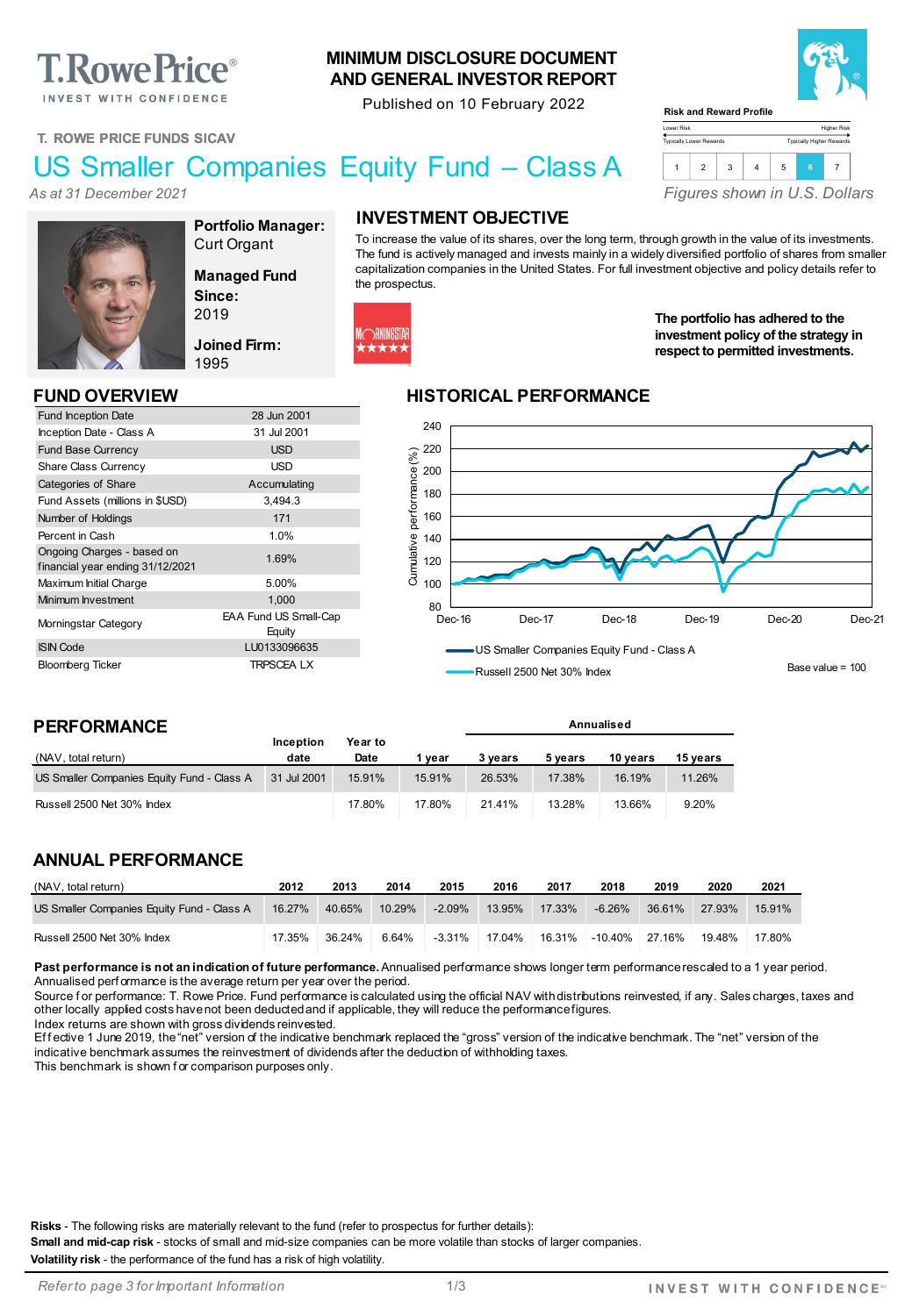| Issuer                       | Industry                                          | % of Fund |
|------------------------------|---------------------------------------------------|-----------|
| Molina Healthcare            | <b>Health Care Providers &amp; Services</b>       | 1.8       |
| Avery Dennison               | Containers & Packaging                            | 1.6       |
| Domino's Pizza               | Hotels Restaurants & Leisure                      | 1.5       |
| Old Dominion Freight Line    | Road & Rail                                       | 14        |
| Devon Energy                 | Oil, Gas & Consumable Fuels                       | 1.3       |
| Vulcan Materials             | <b>Construction Materials</b>                     | 1.3       |
| Entegris                     | Semiconductors & Semiconductor<br>Equipment       | 1.3       |
| Western Alliance Bancorp     | <b>Banks</b>                                      | 12        |
| <b>Teledyne Technologies</b> | Electronic Equipment, Instruments &<br>Components | 12        |
| Marvell Technology           | Semiconductors & Semiconductor<br>Equipment       | 1.2       |

### **TOP 10 ISSUERS SECTOR DIVERSIFICATION**

| Sector                          | % of Fund |        | <b>Fund vs Comparator Benchmark</b> |
|---------------------------------|-----------|--------|-------------------------------------|
| <b>Communication Services</b>   | 1.7       | $-0.9$ |                                     |
| Consumer Discretionary          | 7.2       | $-4.8$ |                                     |
| <b>Consumer Staples</b>         | 3.4       |        | 0.4                                 |
| Energy                          | 2.3       | $-1.5$ |                                     |
| Financials                      | 12.1      | $-2.5$ |                                     |
| <b>Health Care</b>              | 12.2      | $-1.8$ |                                     |
| Industrials & Business Services | 22.0      |        | 5.6                                 |
| Information Technology          | 16.2      | $-0.6$ |                                     |
| <b>Materials</b>                | 9.2       |        | 3.7                                 |
| <b>Real Estate</b>              | 9.3       |        | 0.6                                 |
| <b>Utilities</b>                | 3.4       |        | 0.8                                 |

T. Rowe Price uses the current MSCI/S&P Global Industry Classification Standard (GICS) f or sector and industry reporting. T. Rowe Price will adhere to all updates to GICS f or prospective reporting.

### **ASSET DIVERSIFICATION**

| <b>Asset Class</b> | % of Fund 31/12/2021 | % of Fund 30/09/2021 |
|--------------------|----------------------|----------------------|
| Equity             | 990                  | 98.8                 |
| Cash               | 1 N                  | 12                   |

As compared to last quarter, there have been changes to the composition by asset allocation as shown in the table above

The comparator benchmark data is for the Russel 2500 Net 30% Index.

#### **OPERATIONAL INFORMATION**

| Domicile:              | Luxembourg                           |
|------------------------|--------------------------------------|
| Trading days:          | All bank business days in Luxembourg |
| Trading cut-off time:  | 13.00 Central European Time          |
| Valuation time:        | 16:00 Central European Time          |
| Distribution payments: | None                                 |